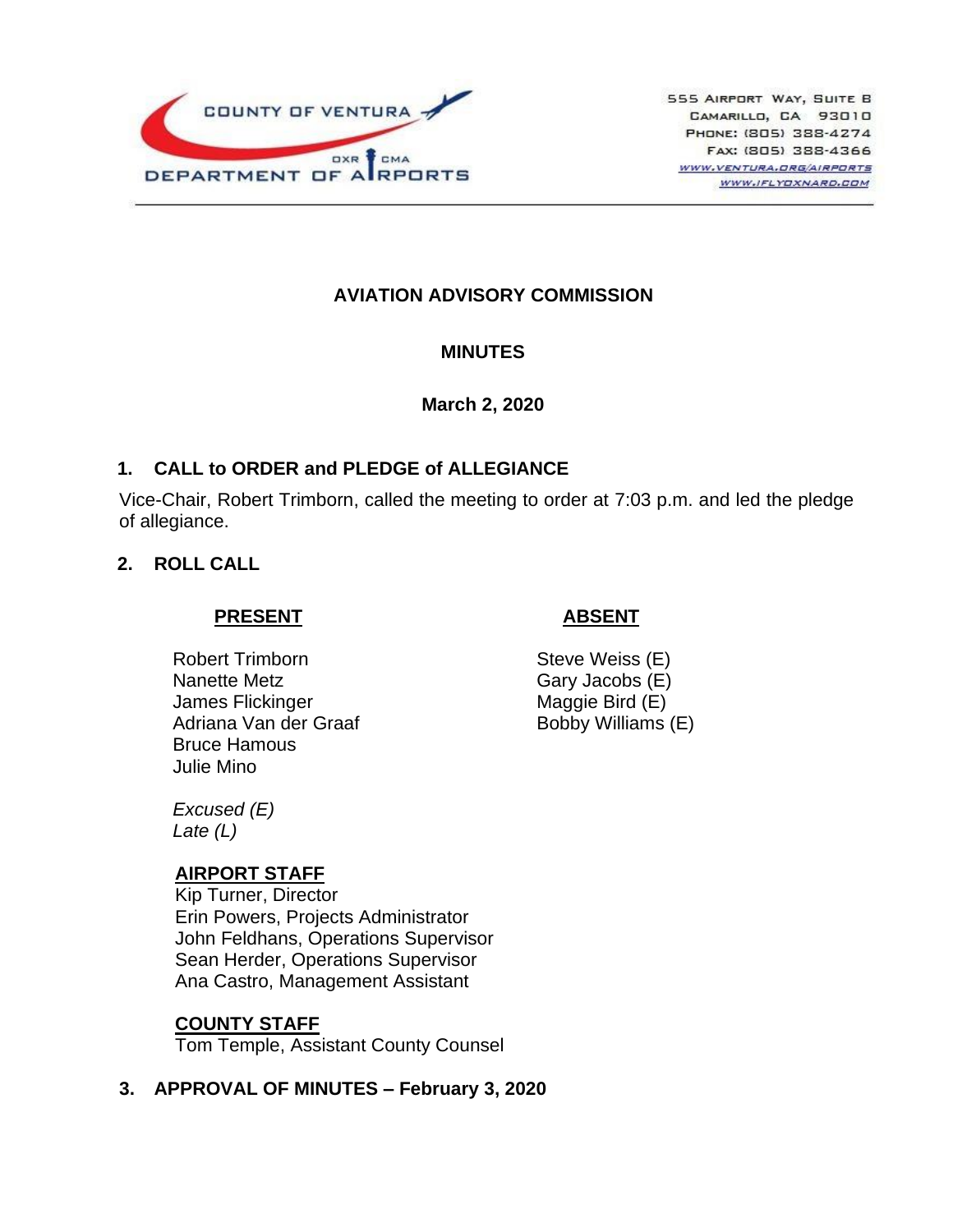*Bruce Hamous moved to approve the February minutes and Nanette Metz seconded the motion. Adriana Van der Graaf abstained. All others voted in favor and the motion passed unanimously.*

**4. PUBLIC COMMENT -** Citizens wishing to speak to the Commission on an airport related item must fill out a speaker card and submit it to the secretary. Comments will be limited to a maximum of **three** minutes per item.

*Speaker cards for issues NOT on the agenda must be submitted before the end of the public comment period.* 

*Speaker cards for issues listed on the agenda must be presented before the item is up for consideration. Speakers will be called when the item is presented.*

Sheila Anne Haskins commented about the first page of the hangar lease document. Her concern is that too much personal information is requested and the document is subject to the Freedom of Information Act. She stated that some pilots still use their social security number for their pilot's license. She understands the airport needs the information so she suggested that tenants complete an application but she is not comfortable with personal information being listed on the first page of the lease document.

Mark Sullivan stated that a couple of items on tonight's agenda are going to directly involve the interests of anyone that owns/rents a hangar and anyone that is an airport user. He shared that at a previous Commission meeting approximately two years ago he provided information to Commissioners about the *Lexin v. Superior Court – Supreme Court* case. His opinion is that if a Commissioner has a hangar, for example, the Commissioner can vote on it if their interests are no different than that of any other general member of the public. He also shared that an opinion from the Attorney General has not been sought if there is a residual doubt about voting.

# **5. UNFINISHED BUSINESS**

None.

# **6. NEW BUSINESS**

**A. Subject: Authorization for the Director of Airports, or His Designee, to Accept and Sign Federal Aviation Administration Grant No. 3-06-0339-038- 2020, When Offered, in an Estimated Amount of \$600,000, Which Will Provide Funds for a Master Plan Update for Camarillo Airport; Authorization for the Director of Airports, or His Designee, to Apply for,**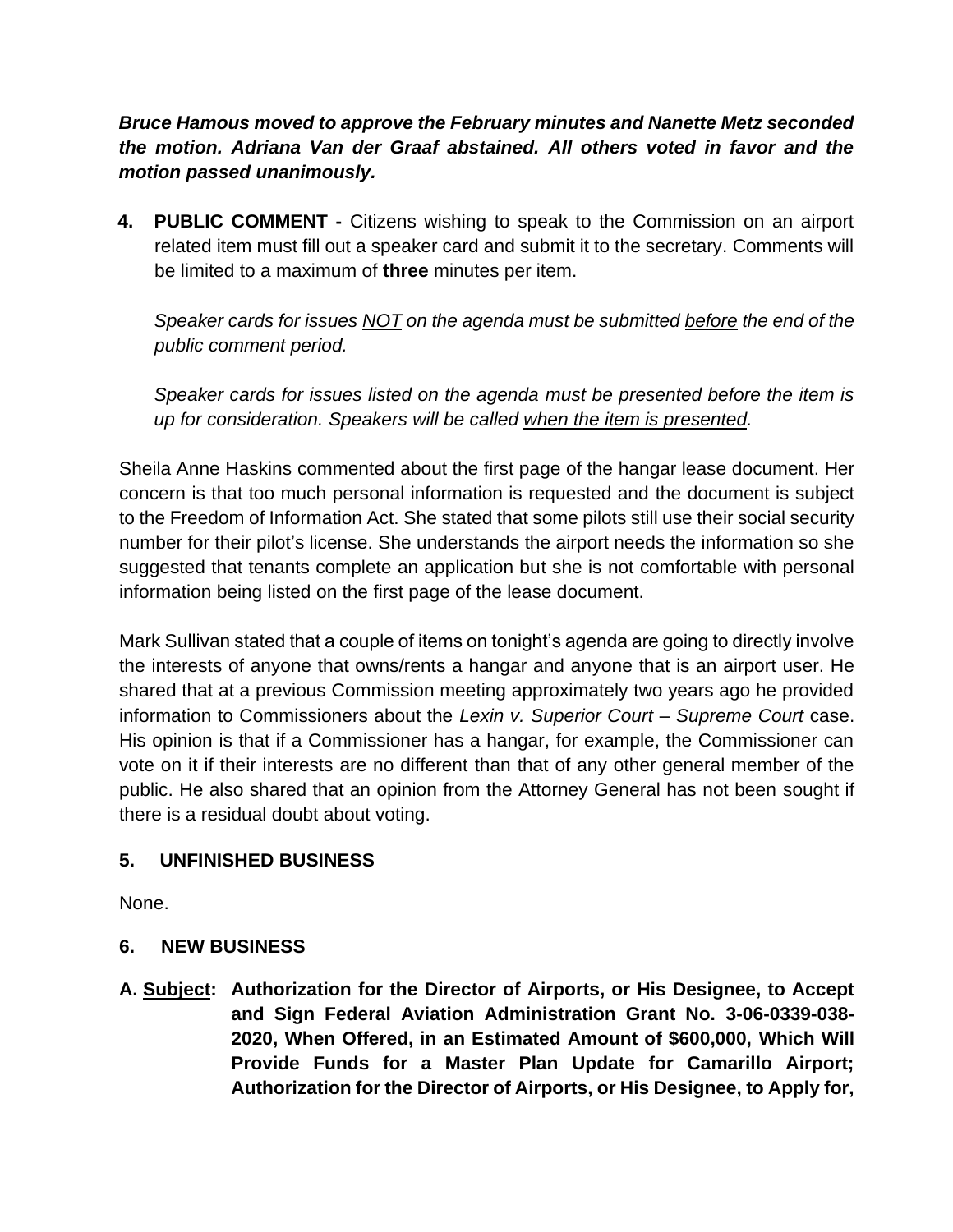**Accept, and Sign for a Matching Grant from Caltrans, if Offered; and Authorization for County Counsel to Execute the Certificate of Sponsor's Attorney Required by Federal Aviation Administration Grant Agreements.**

## **Recommendations:**

Staff requests your Commission/Authority recommend that the Board of Supervisors:

- 1. Authorize the Director of Airports, or his designee, to accept and sign Federal Aviation Administration (FAA) Grant No. 3-06-0339-038-2020, when offered, in an estimated amount of \$600,000, which will provide funds for a Master Plan Update for Camarillo Airport; and
- 2. Authorize the Director of Airports, or his designee, to apply for, accept, and sign for a matching grant from Caltrans, if offered; and
- 3. Authorize County Counsel to execute the Certificate of Sponsor's Attorney required by FAA Grant Agreements.

Director Kip Turner went over a PowerPoint presentation detailing the purpose of the master plan and various phases of the master plan process. Mr. Turner stated that the entire process will take 12-18 months to complete. He highlighted that a special website and social media platform will be created specifically for this effort so people can be well informed and weigh in at any time throughout the process. The current master plan is approximately 10 years old and typically master plans are updated every 8-10 years.

*Adriana Van der Graaf moved to approve staff's recommendations and Bruce Hamous seconded the motion. All others voted in favor and the motion passed unanimously.*

**B. Subject: Approval and Award of a Planning Services Contract with Coffman Associates, Inc., in the Amount of \$741,094, to Update the Camarillo Airport Master Plan and Authorization for the Director of Airports, or His Designee, to Sign the Contract.**

#### **Recommendations:**

Staff requests that your Commission/Authority recommend that the Board of Supervisors:

1. Approve and award a planning services contract (Exhibit 1) to Coffman Associates, Inc., in the amount of \$741,094, to update the Camarillo Airport Master Plan; and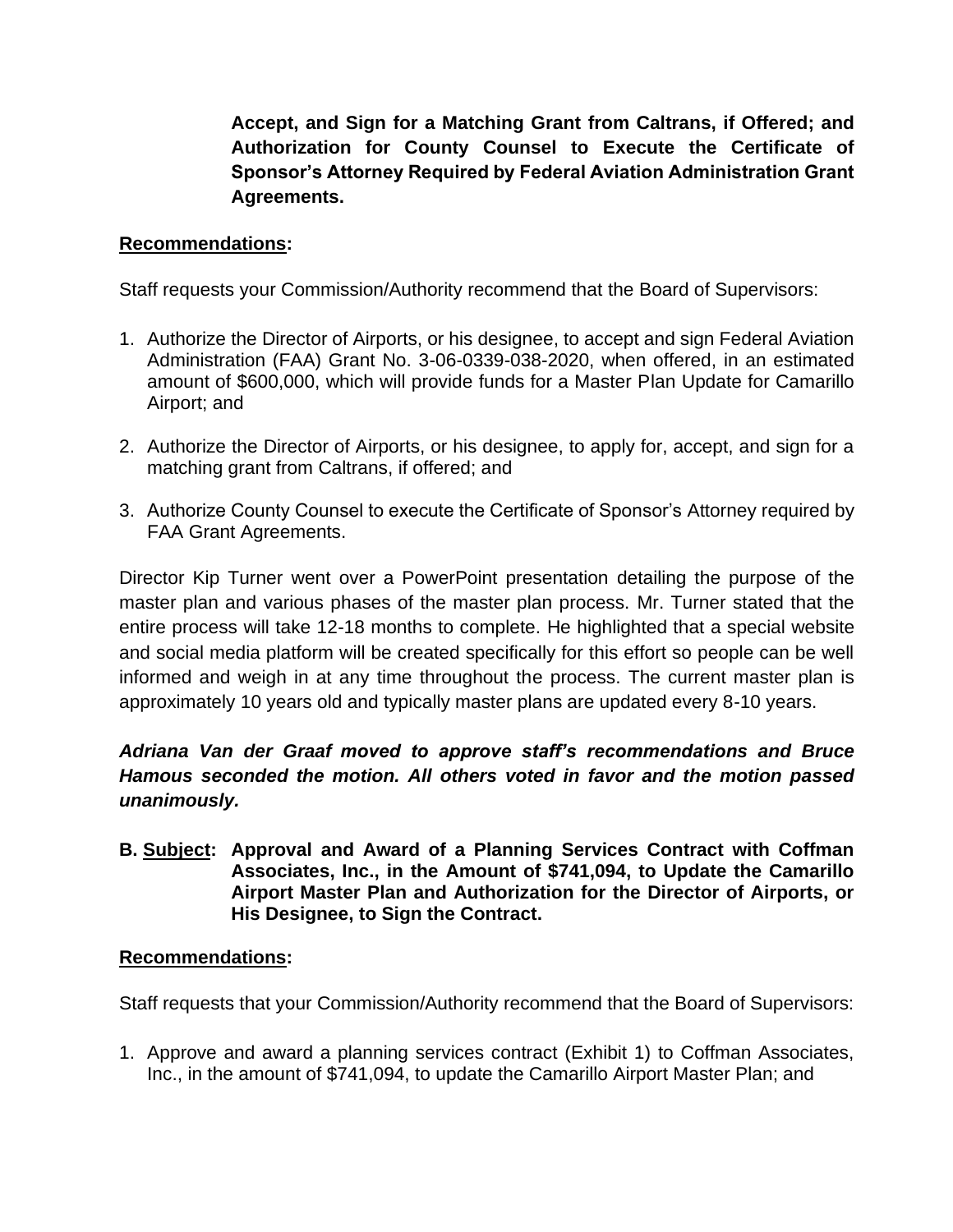- 2. Authorize the Director of Airports, or his designee, to execute the contract; and
- 3. Authorize the Auditor-Controller to process the necessary budgetary transactions to revise the following appropriations:

| Budget Unit 5040 Airports Capital Projects:  |           |
|----------------------------------------------|-----------|
| Increase Unit 5041 Airports Capital Projects | \$741,094 |
| Decrease Fund E300 Unrestricted Net Position | \$741,094 |

Director Turner stated that this item is related to the master plan item that was just discussed. Specifically, this item is to award a contract to Coffman Associates in the amount of \$741,094 to update the master plan. The department anticipates receiving a \$600,000 grant from the FAA and a small Caltrans grant to go towards the cost of this effort. The balance would come out of the Airport Enterprise Fund.

*Adriana Van der Graaf moved to approve staff's recommendations and Bruce Hamous seconded the motion. All others voted in favor and the motion passed unanimously.*

**C. Subject: Approval of the Revised Form Hangar Lease Agreement for Privately Owned Hangars at the Camarillo and Oxnard Airports to Replace Month-to-Month Leases with Term Leases; Authorization for the Director of Airports or His Designee to Terminate All Existing Monthto-Month Hangar Lease Agreements for Privately Owned Hangars and to Sign the Revised Form Lease Agreement with Tenants of Existing Hangars.**

#### **Recommendations:**

Staff requests that your Commission/Authorities recommend that the Board of Supervisors:

- 1. Approve the revised form hangar lease agreement for privately owned hangars at the Camarillo and Oxnard Airports (Exhibit 2), to replace the current month-to-month leases with term leases; and
- 2. Authorize the Director of Airports or his designee to terminate all existing month-tomonth lease agreements for privately owned hangars and to sign the revised form lease agreement in Attachment 2 with tenants of existing privately owned hangars.

Director Turner provided a brief history on the hangar lease agreements and shared that department staff believes the agreements are ready to move forward through the public process. A lengthy discussion took place about the lease agreements. In reference to a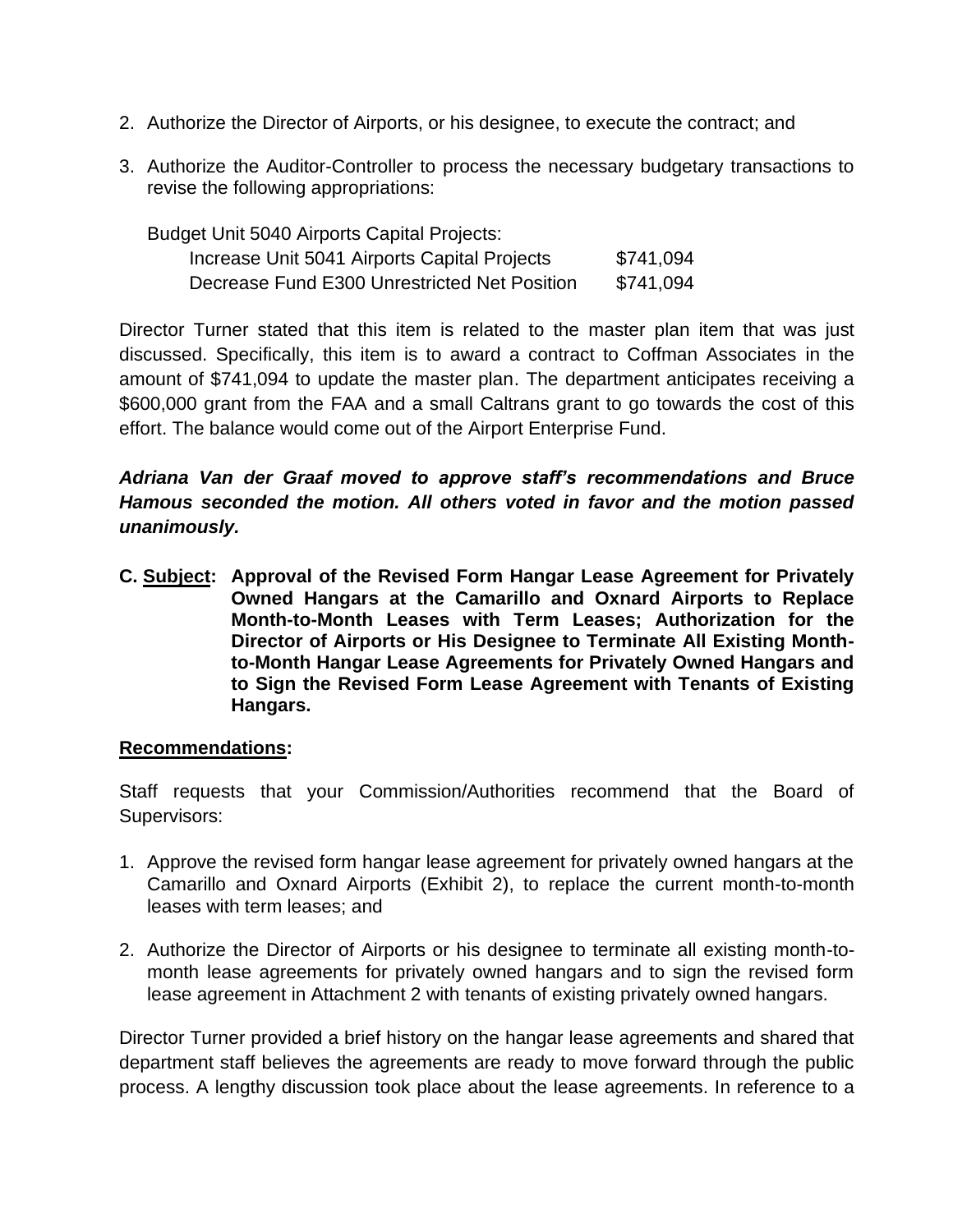public comment made earlier in the meeting about the first page of the lease agreement containing personal information, Tom Temple of County Counsel clarified that personal identifying information would be redacted if the document was requested pursuant to the Freedom of Information Act. Scott Barer, President of the Camarillo Oxnard Hangar Owners and Tenants Association (COHOTA) went over a PowerPoint presentation detailing a timeline of lease negotiations and COHOTA's objections to the proposed hangar lease agreements. COHOTA requested that the Commission not approve the lease in its present form to allow time for airport staff to work with COHOTA and resolve the disputed areas of the lease. Commissioner Bruce Hamous stated that he would like to see airport staff work out the last few items of concern with COHOTA. Commissioner Adriana Van der Graaf stated that she would also like to see airport staff work out the major areas of concern with COHOTA. Director Turner stated that the lease agreement before the Commission already includes concessions that the department is able to make at this time. Commissioner Robert Trimborn stated that the matter of subleasing appeared to be a recurrent theme during public comments. Director Turner clarified that tenants will have the full right to sublease in the new agreement.

# *Bruce Hamous moved to approve staff's recommendations and Robert Trimborn seconded the motion. Yes: Robert Trimborn, Adriana Van der Graaf, Julie Mino. No: Nanette Metz, James Flickinger, Bruce Hamous. Tie vote 3-3 so motion did not pass.*

**D. Subject: Certification of Board Review of the Final Mitigated Negative Declaration (MND) for the CloudNine Hangar Development Project at Camarillo Airport; Find There Is no Substantial Evidence the Project Will Have a Significant Effect on the Environment; Approval of the Project and Adoption of the Final MND and Mitigation Monitoring Plan; and Authorization for the Director of Airports or Designee to Sign and File the Notice of Determination; Designate the Clerk of the Board as the Custodian of Records for the Proceedings.**

*(Exhibit 1 available for review on the Department of Airports website [www.ventura.org/airports\)](http://www.ventura.org/airports)* 

# **Recommendations:**

Staff requests that your Commission/Authority recommend that the Board of Supervisors (Board):

1. Certify that the Board has reviewed and considered the information contained in the CloudNine Hangar Development Project (Project) Final Mitigated Negative Declaration (MND) and the Mitigation Monitoring Program (MMP) (Exhibit 1) and has considered all comments received.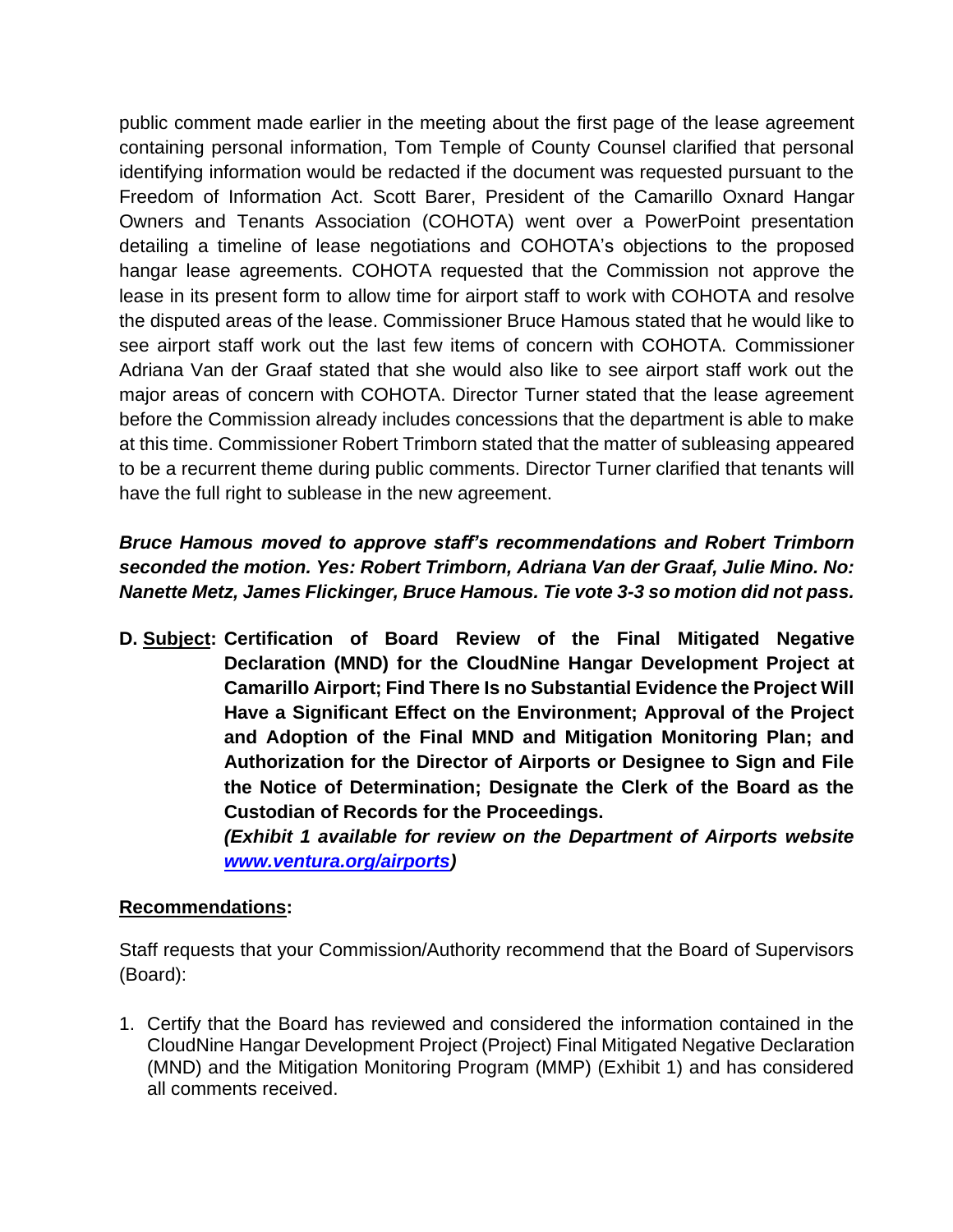- 2. Find that, on the basis of the whole record before the Board, including the Initial Study and public comments received, there is no substantial evidence the Project, as mitigated, will have a significant effect on the environment, and the Final MND reflects the independent analysis and judgment of the Board.
- 3. Approve and adopt the Final MND and MMP (Exhibit 1) and incorporate the Final MND mitigation measures into the Project.
- 4. Certify that the Final MND has been completed in compliance with the California Environmental Quality Act (CEQA) and the County of Ventura Administrative Supplement to the State CEQA Guidelines.
- 5. Designate the Clerk of the Board as the Custodian of Records for the proceedings in this matter.
- 6. Authorize the Director of Airports or designee to sign and file the Notice of Determination.

Projects Administrator Erin Powers went over a PowerPoint presentation which described the CloudNine project at Camarillo Airport. Ms. Powers introduced Judi Krauss who is an associate with Coffman Associates. Ms. Krauss went over a PowerPoint presentation detailing the findings of the Mitigated Negative Declaration and Initial Study for the CloudNine project. Ms. Krauss stated that for this project there are a few potentially significant impacts but with the mitigation measures proposed in the mitigation monitoring and reporting program, the impacts would be below a level of significance. Commissioner Adriana Van der Graaf stated that although airport staff stated in their presentation that Boeing Business Jets are not coming to Camarillo Airport as a result of the CloudNine project, Ms. Van der Graaf mentioned that it does not seem like the word got out to residents therefore Mr. Van der Graaf suggested better messaging occur about this topic.

# *Bruce Hamous moved to approve staff's recommendations and Robert Trimborn seconded the motion. All others voted in favor and the motion passed unanimously.*

# **7. DIRECTOR'S REPORT**

Director Kip Turner shared that pilots can now access the terminal from the airside at Oxnard Airport. He shared photos of signage and the passcode device that has been installed. He also shared photos of a walk path that has been put in place at Oxnard Airport.

Director Turner also shared that department staff is assisting in the census effort which is an important effort for the county, the state and the nation.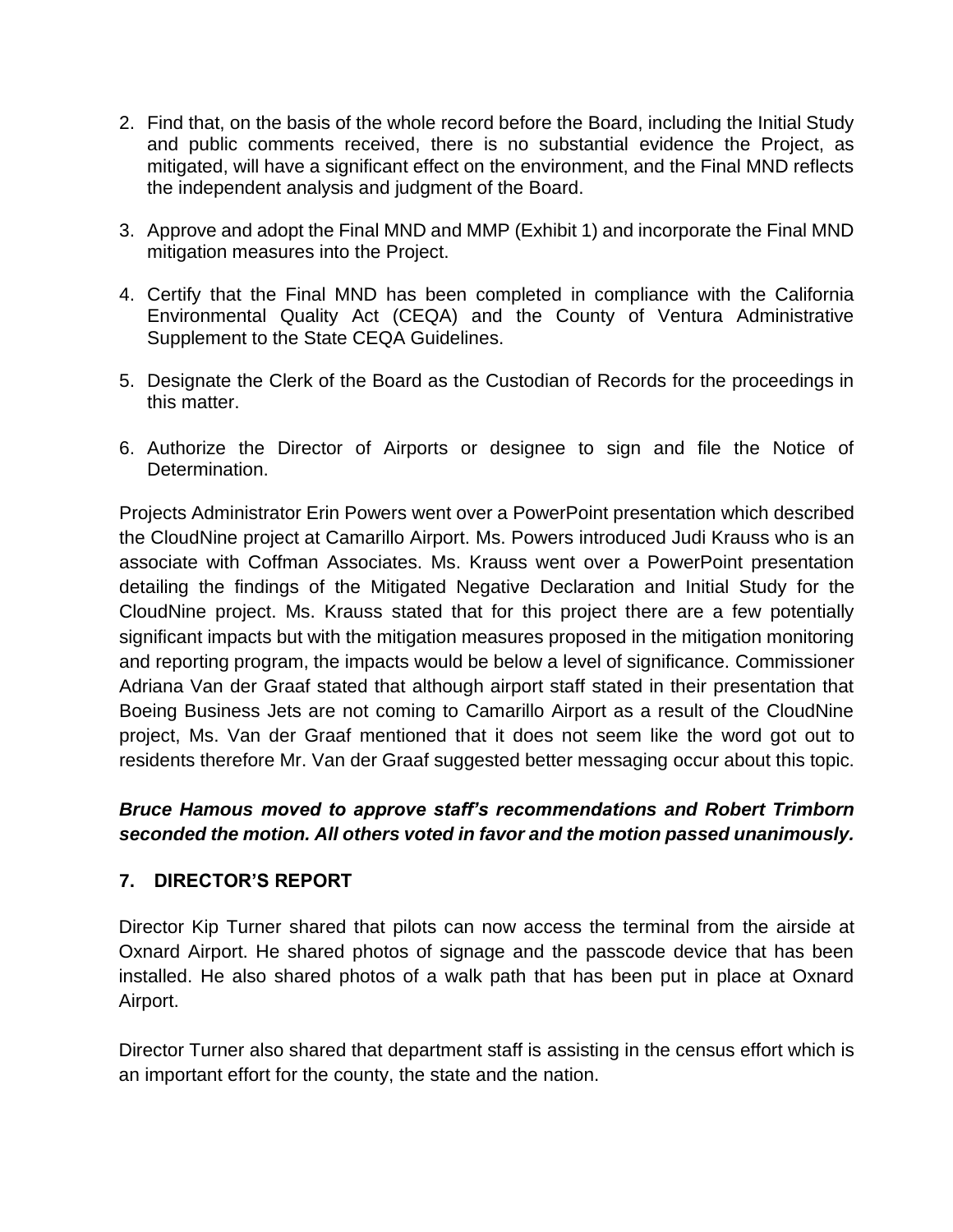Mr. Turner provided a projects update. The Northeast Hangar Development project at Camarillo Airport is approximately 26% complete. The Taxiway H project at Camarillo Airport is set to begin on April 20, 2020.

Mr. Turner shared that the agenda for the Commission meeting in April would include the following items: 1) Oxnard runway and taxiway design contract; 2) Five-year airport capital improvement plan; and, 3) Budget review for fiscal year 2020-21.

# **8. REPORTS**

Monthly Activity Report – January 2020 Monthly Noise Complaints – January 2020 Consultant Reports – January 2020 Airport Tenant Project Status – February 2020 Project Status – February 2020 Rotation Schedule Meeting Calendar

#### *Reports were received and filed.*

#### **9. CORRESPONDENCE**

Letter dated January 27, 2020 from Madeline Herrle to Kevin Douglass, Douglass Design and Build, Inc. re: Lease for Yard Space – Eubanks Road and Aviation Way Lot

Letter dated January 29, 2020 from Madeline Herrle to Joe Vacca, City of Camarillo re: General Plan Amendment & Referral Request – Richard Darling and Oxnard Union High School District – Change of Skyway Drive Property from RE to M-1 Zoning

Letter dated January 30, 2020 from Erin Powers to Brenda Perez, Federal Aviation Administration re: 5 Year Airport Capital Improvements Plan (ACIP); CMA – NPIAS NO. 06-0339; OXR – NPIAS NO. 06-0179

Letter dated January 31, 2020 from Madeline Herrle to Gregory Peacock, Tactical Communications re: 473 Post St. Camarillo, CA – Tactical Communications Lease

Letter dated February 6, 2020 from Erin Powers to Gary Adams, The Adams Companies re: Notice to Proceed, AEA No. 20-09; Independent Fee Estimate for Design Engineering Services for Camarillo Airport – Airport Master Plan Update

Letter dated February 7, 2020 from Madeline Herrle to Steve Scaroni, Fresh Harvest re: Office Lease at 295 Willis Avenue, Suite H-1, Camarillo, CA Security Deposit

Letter dated February 7, 2020 from Madeline Herrle to Mark Sullivan, The Law Office of Mark F. Sullivan re: Airport Properties Limited, LLC; Public Records Request dated January 29, 2020